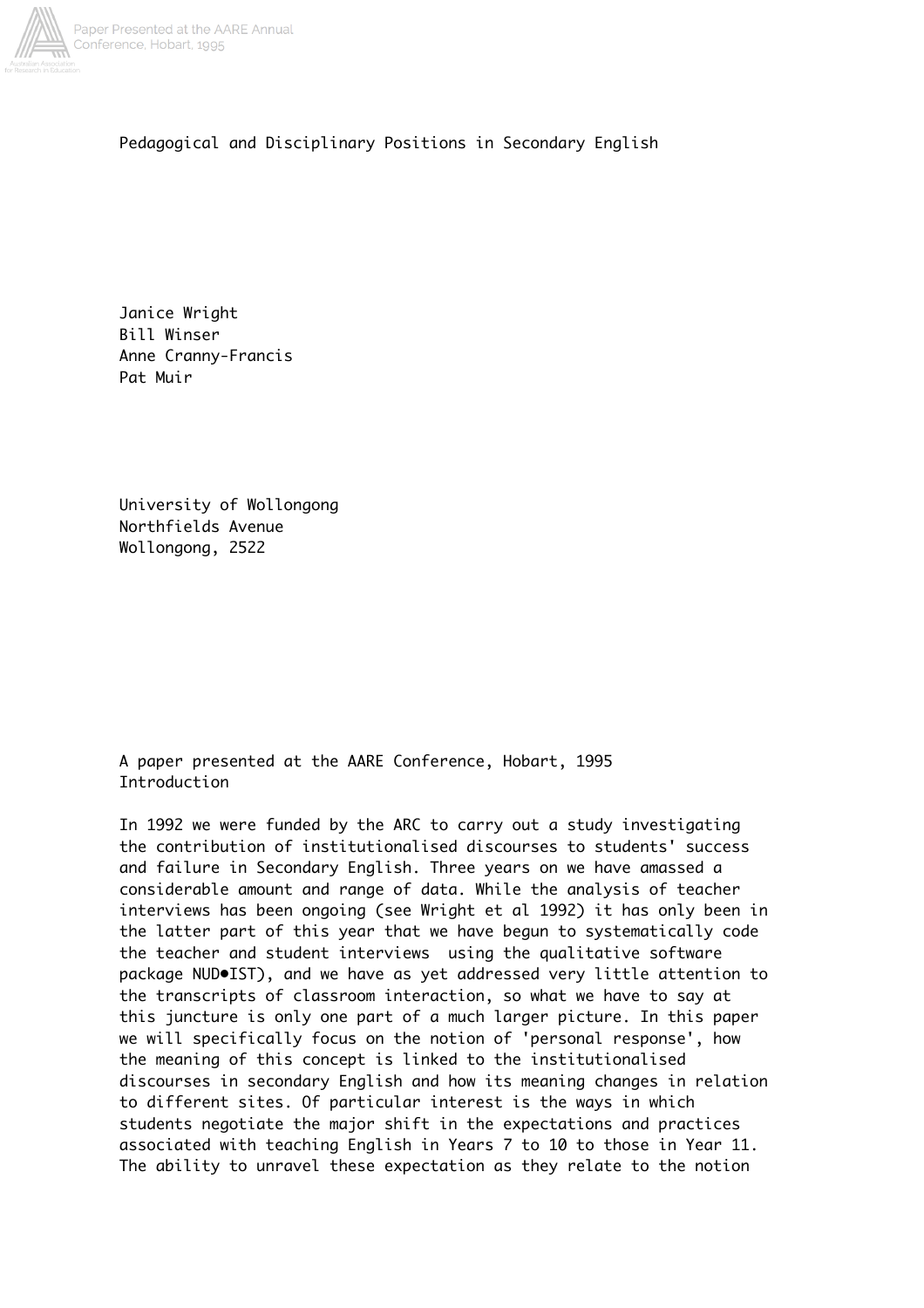

of a personal response is one of the major challenges for senior students particularly those doing 2 and 3 Unit English.

What is clear from the analysis so far is that it is a complex and 'messy reality'. Unlike Ian Hunter's 'messy reality ' which derives form an historical analysis of documents and key writers in and about English, our 'messy reality' derives from classroom practices and teachers and students' subjectivities as they engage with secondary English in New South Wales secondary schools. It also derives from the very different experiences/subjectivities which students bring to their study of English and how these intersect with the knowledge and expectations of their teachers and ultimately assessors in the Higher School Certificate (HSC). This is compounded by differences in schools,

faculty cultures and the material circumstances of students and to a lesser extent teachers.

Certain theories/discourses have been more powerful than others in influencing the shape of English and in defining what constitutes the good English subject. Eagleton has pointed to the influence of a Leavisite perspective in University faculties of English:'the fact remains that English students in England today are 'Leavisite' whether they know it or not' (Eagleton, 1983, 31). Cranny Francis (1992) describes English as a contemporary university discipline as a dialogue between many different theories and practices - Leavisite, New criticism, feminist criticisms, deconstruction, post colonial theory and so on. However she also argues in an earlier paper that there has been (and in some cases continues to be) an enormous resistance to the teaching of literary theory in university departments and that up until the 1970s a common sense approach (Belsey 1980) to the interpretation of texts was widespread. Such an approach was informed by the Leavisite 'notions of reading as a finely honed response to the experiences represented in the text' (Cranny Francis 1991, p.4) and the pursuit of universals through an objective analysis espoused by the New Critics. An analysis of the Year 7- 10 and the 2 and 3 unit English syllabus demonstrates the close relationship between these discourses (particularly a Leavisite discourse) and a progressivist pedagogic discourse which locates meaning making with the imaginative humanist subject (in the case of English both and at different times the student and the author of texts). Such discourses, as has been pointed out elsewhere (Wright et al 1992), privilege a middle class subject who brings to their study of English the cultural resources (Bourdieu 1983) to decode the valued meanings and expectations of the subject. A brief introduction to these discourses is therefore useful to understanding the expectations which teachers, educated for the most part in University faculties of English which took a traditional approach to the discipline, bring to the production of English lessons and to their assessment of students.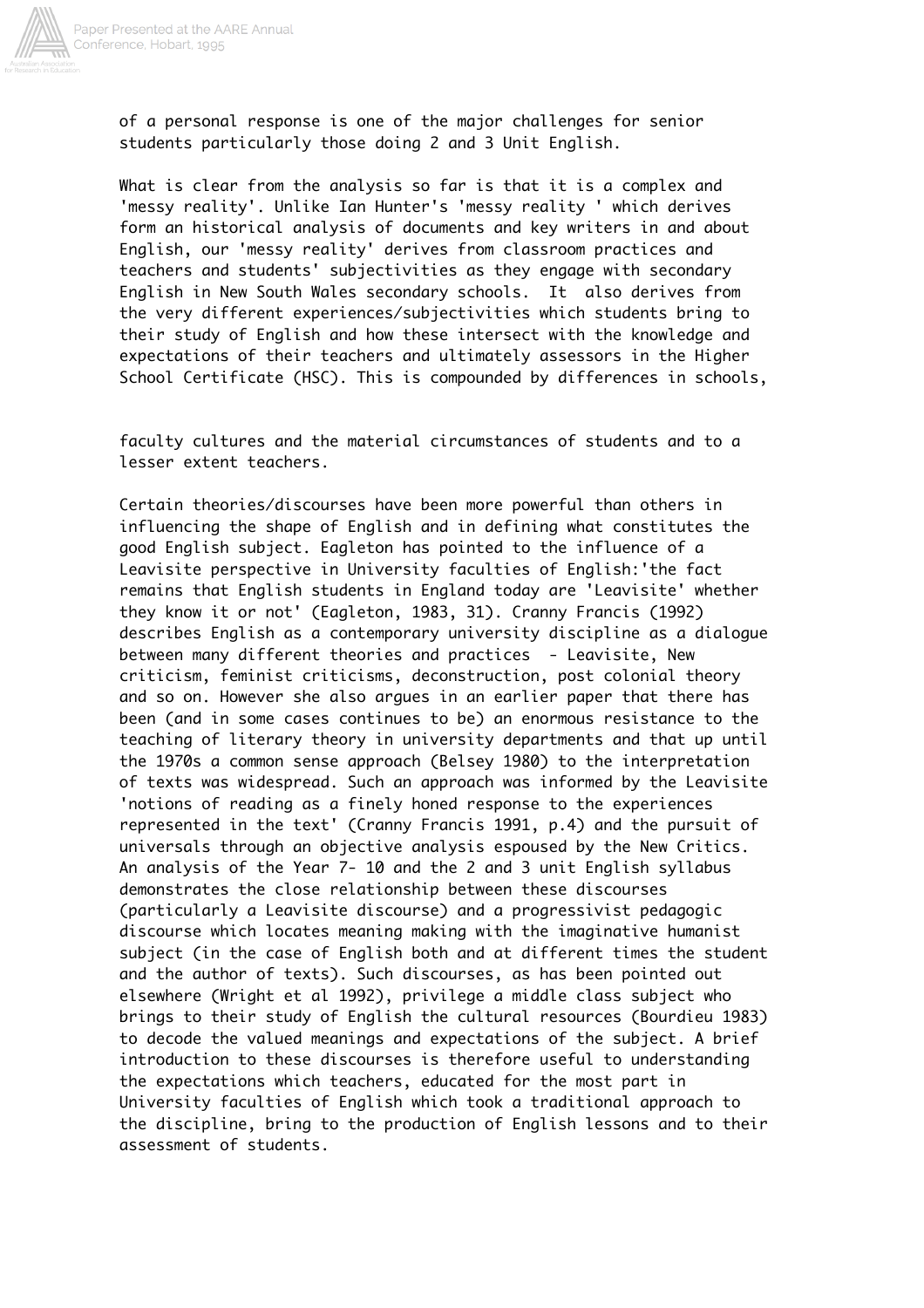

The discipline of English1.

# F.R. Leavis

The influence of F. R. Leavis in the development of the discipline of English has been enormous and enduring. For Leavis it was the reading of literature that provided a potent basis for the necessary social harmony that was required in the debased cultural environment of a mass industrial society. His central argument was that the older, organic cultural life, the 'traditional culture of the people' that was the basis for the literary culture, must be restored and reawakened. This was essentially a liberal and individualist stance, that needed a moral and intellectual elite to promulgate it.

The humanely perceptive, actual and potential, are those that matter; they may be a minority, but it isn't from minorities that the creative stimulus comes. A minority can change the spiritual climate. (Leavis 1972, p.204)

The strategy that he adopted was to build up the departments of English in the Universities so as to increase the numbers of graduates who would then go into the schools and bring the liberating message to the students. This strategy was underpinned by two guiding principles: a realignment of the 'Great Tradition' of English literature and careful purging and filtering of the canon, and some pedagogical guidelines for English.

The first principle was embodied in Leavis's careful choice and

promulgation of specified texts that demonstrated the values and moral vision he stood for. Aesthetic and literary judgments were allied with his choice of moral and political issues in such a way that literature, the literary and society were entwined inextricably. The texts chosen were presented as valued simply by the process of assertion, with any supporting argument merely provided by opaque and self-corroborating terms such as 'immediacy' and 'richness'. Evidence for the judgments being made was extracted from the text itself, despite the fact that the text's superiority was what was under examination in the first place. The texts were chosen to celebrate life and an organic spontaneity, the individual's uniqueness and creativity - a set of expressions that now may be seen to have been powerfully valorised in the discipline English. But what is important for our purposes is that his approach tends to ignore the social, historical and political movements of these authors and texts, a tendency that is carried on in some of the subsequent movements that built on his work.

The second issue is a pedagogical one: how were English teachers to carry out the great missionary task? They had to be equipped with moral vision, with the canon of texts and the necessary techniques to raise the levels of consciousness and discrimination of their students, so as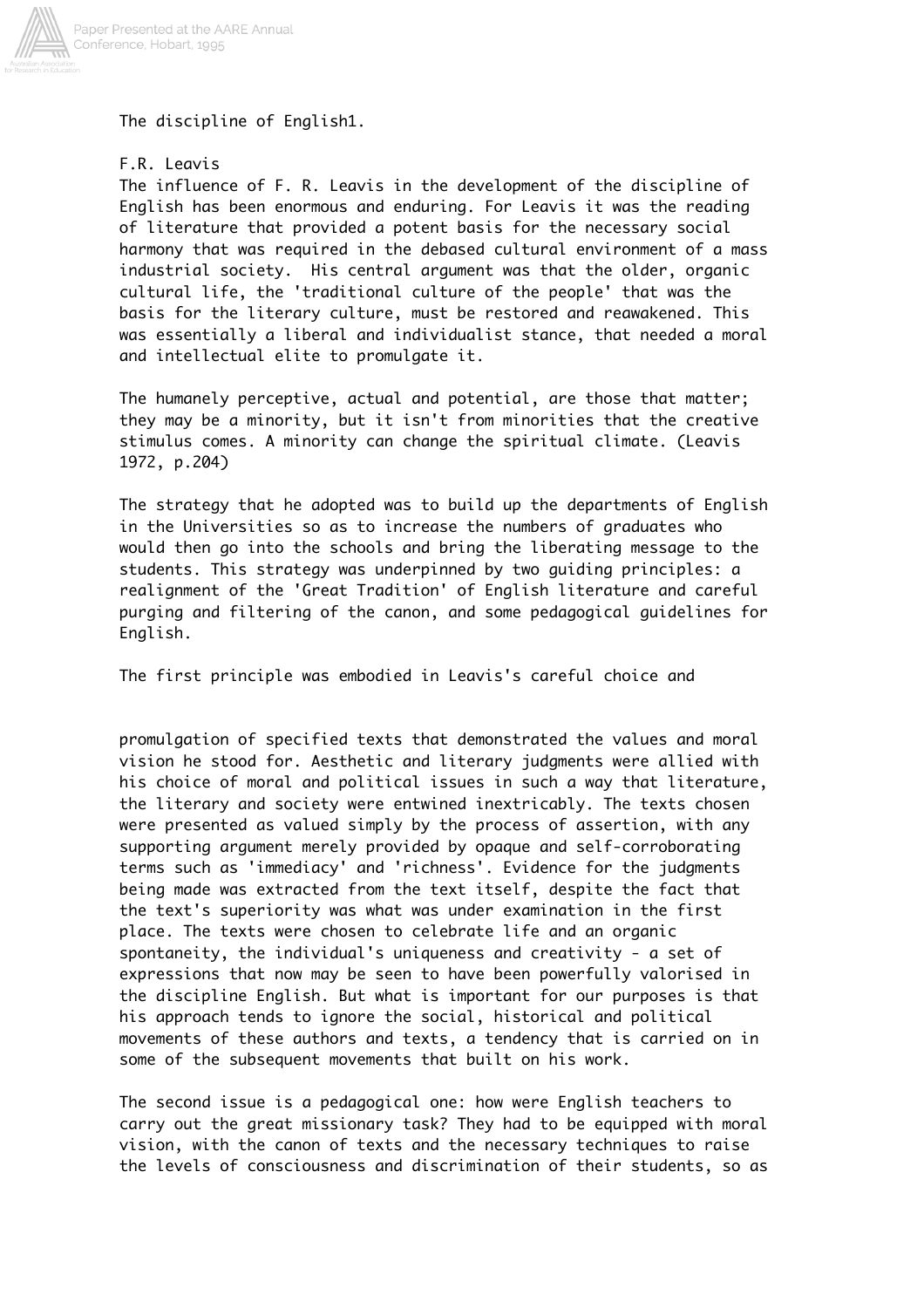

to fight the cultural impoverishment of mass industrial society. This was to be done by encouraging individual response, by a constant awareness of moral values and making suitable prescriptions for appropriate social behaviour. It is noteworthy that such a catalogue of strategies is a rejection of the political elements of liberalism. What this approach wanted was the development of discrimination in the reader, the ability to sense the banal, the trivial and the downright vulgar, in bad art and literature, the cinema, advertising and the popular press. And what emerged was a series of discursive formulations: 'imagination', 'perceptiveness', 'sympathy', 'creative reflection' and 'responsiveness' (Goodson & Medway, 1990). The good student of English was to display these qualities to the utmost.

Leavis's influence reached its heyday in the post second world war period. Especially important were the rapidly emerging grammar schools with their highly selected sixth forms of talented students. The ethos of secondary school English still, at least in part, maintains these values and emphases; the schools see the task of English as the education of students to withstand and to survive technologically oriented society, not to change it.

Some of Leavis's followers, such as Holbrook and Thompson, followed up his work within the context of the Labour government's comprehensive schools in the sixties. This was seen as an extension of Leavisim to the 'less able' students, and later the same applied to those who worked in the Secondary Modern schools that appeared at the same time. Many of Leavis's ideas live on in the climate of Secondary English teaching, and the sample studied in our project are no exception. English is regarded as a means of transformation of students, lifting them to new visions of their world, as sensitive, discriminating and perceptive readers. The discourses about English are essentially political discourses, incorporating literary ideologies with practical outcomes, evident in the teaching for and assessment of the HSC2, in the degree structures of teachers and in the patterns of their professional lives and careers.

### New Criticism.

Parallel to Leavis's work in Cambridge was the American New Criticism, to which Leavis' s name is sometimes linked (Eagleton, 1983). The literary text was seen in functionalist terms, as a means of coming to terms with the harsh realities of the world, by contemplative means.

The meaning of the poem, the central literary genre, was something public and objective, to be found in the language of the text. These critics encouraged stringent investigation of the text, scrutinising its structure closely and carefully and avoiding notions like intention or subjective response. They developed a substantial critical apparatus which they believed was compatible with the dominant empirical sciences of the time. In the colleges this approach was readily accepted, and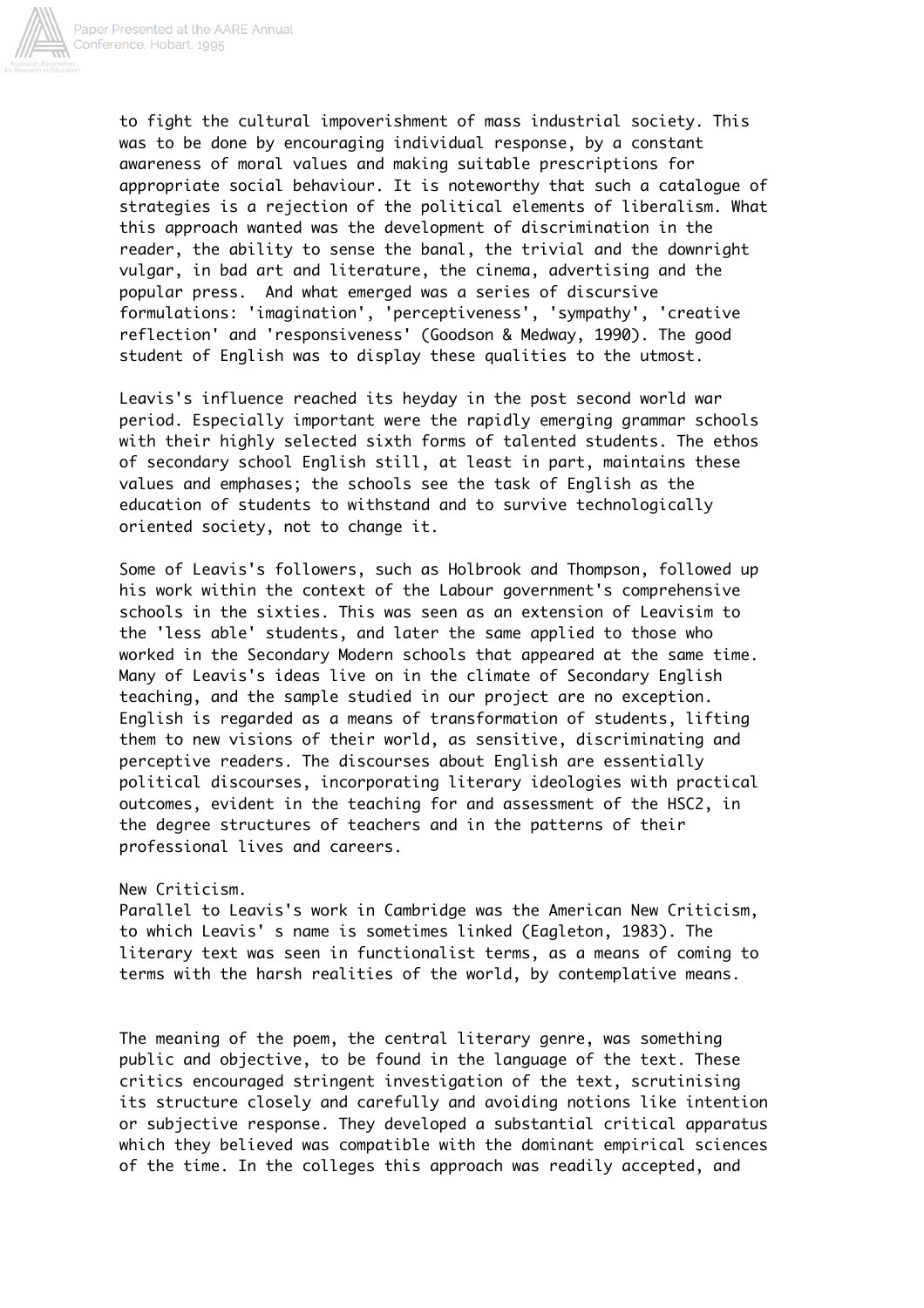

resulted in an approach to English teaching where the poem was at the centre of teaching, and disinterested, harmonious and balanced interpretation was the task of the students. Such activity was, like the Leavisite approaches, divorced from the social and political specifics of the time, which were regarded as undesirably pluralist and likely to disrupt the harmonious balance of structure

It is apparent that, like Leavisism, New Criticism was not prepared to be linked with the social and especially the political life of the times. Pressing problems associated with the Cold War were simply to be regarded as merely partial pressures that needed to be balanced with other forces elsewhere in one's life. It is not surprising that this movement has been described as bordering on the formalist (Eagleton, 1983). It is also clear that it cuts the text off from its social context and thus divorces literature, and hence the discipline of English, from the social and political life of the time.

### Progressivism as an English pedagogy.

Leavis's insistence on the centrality of response to literature remains an enduring perception of what is necessary in the construction of the good English student. It is the notion of response that was taken up by progressives in English teaching, to which was added the equally important idea of personal growth. English, for the progressive movement, was not a body of knowledge about literature but involved activities that stimulated the imagination. The literature that was used was selected because it reflected the world of the readers, not because of some a priori value it may have. John Dixon's contribution was to present English as a means of individual growth of students, and ultimately as a service subject for all the other sections of the curriculum - the language across the curriculum model. The personal growth of pupils was constitutive for English, and the underlying model of individual growth highlighted the individual's response to the world as unique and creative.

The metaphor of 'drawing out' implied that English consisted of a set of inner resources, and Holbrook, for one, pursued his views by using psycho-therapeutic principles in his thinking about literacy development. The expression of emotion through writing had therapeutic value, enabling learners to come to terms with themselves and thereby develop into healthier persons. Roslyn Arnold, in a discussion of learning to write, refers to the 'natural flow of development' (which schooling can 'thwart'), of the 'innate expressive energies of the writer involved in creating personal meanings', of 'an increased awareness of the self at the centre of the writing experience' and concludes her chapter by pointing out that students write better when they are 'encouraged to do what comes naturally' (Arnold, 1983, p.124, p.137). So English can be seen as the basis for the formation of subjectivities, but the transformative role of the subject and discipline is not as clearly foregrounded as in Leavisite models. There also remains in progressivism strong echoes of the discourse of liberal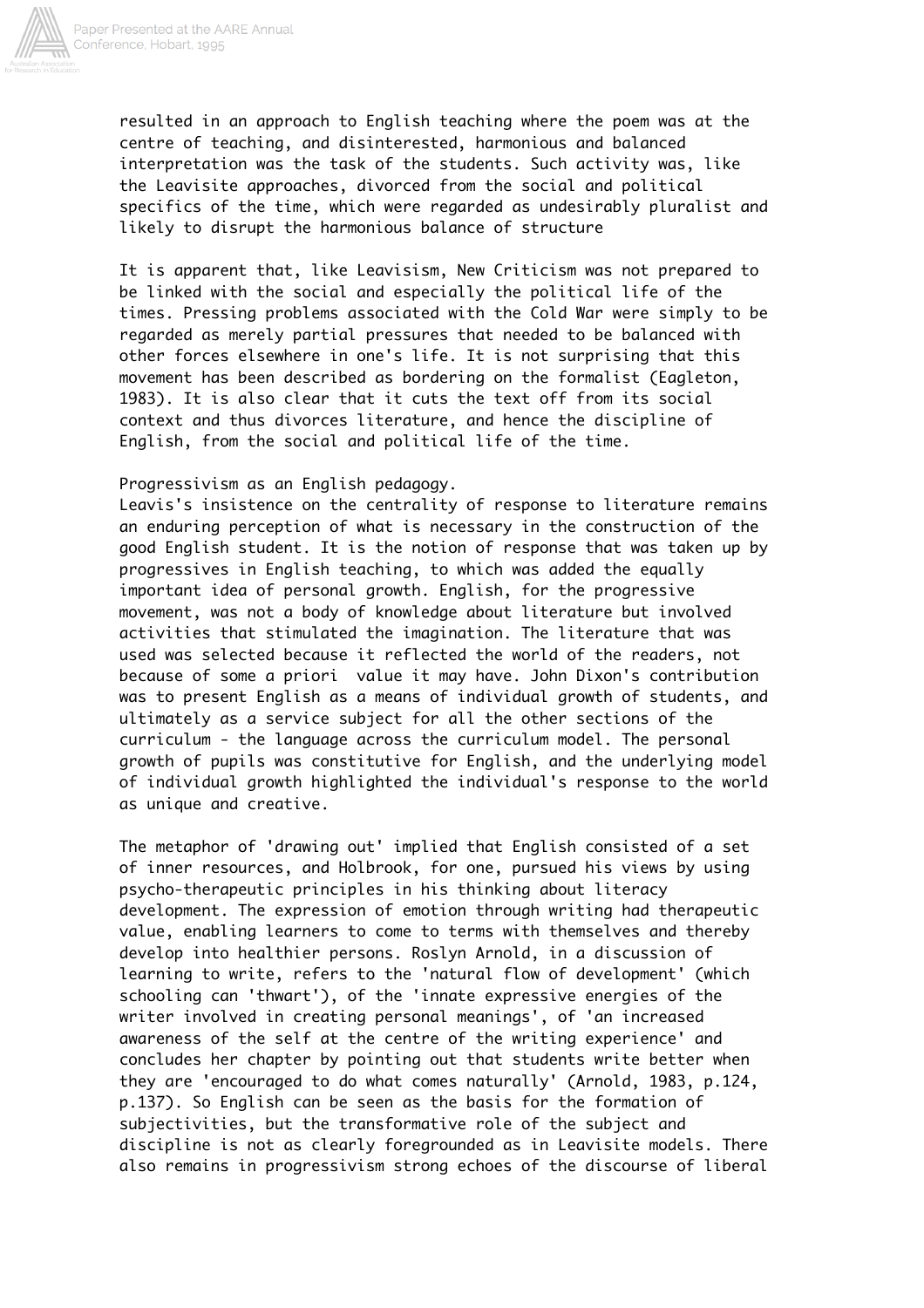

humanism: personal growth is personal; it is not socially oriented nor is it likely to strongly engage the learner in political or ideological activity, since it operates in the privileged sphere of universal truths and values. The association of literature with personal growth removes this movement from the domain of politics, and therefore from

### matters of power and control.

This partial survey of some of the major forces at work in the development of the discipline of English over the last five or six decades reveals that the discipline, contrary to some teachers' perceptions, has been historically sanctioned3 as a powerful means of transformation of the individual subject. It functions as part of the social and political framework of the culture, enabling control and surveillance to be maintained, and relies heavily on an identification with literature as its means of influence and in the construction of subjectivities. The subject English, we argue, is inherently a part of the functioning of the state, and therefore teachers need to be able to demonstrate its connections with such organs of power and of ideology. But we shall see that this is problematic in the case of the teachers in our sample. The discourses of what can loosely be called progressivism appear to be the dominant ones in their professional lives and in their perceptions of themselves as proponents of the discipline4

Introduction to the study

Since one of the main purposes of the study was the identification of differences in students engagement with English on the basis of social class as indicated in large part by the cultural capital, three government schools were invited to participate on the basis of their student population. Two of the schools were characterised by a wide variation in parental education and socioeconomic background. The third school was classified as disadvantaged under the DEET classification, its population was also varied but the culture of the school was very much linked to its location in an area with high unemployment and high geographic mobility; the parents of those students participating in the study were more likely to have non professional and unskilled occupations and to have left school without completing the HSC. The top and bottom classes in Years 9 and 11 and two unstreamed year 7 classes from each school participated in the study.

Information about parents' occupation and years of education was collected using a questionnaire which was administered as one of the components of the study. Students in the top classes in all the schools in year 9 and 11 were predominantly girls, were more likely to have at least one parent with a middle class occupation (judged on a combination of income, responsibility and skill) and education beyond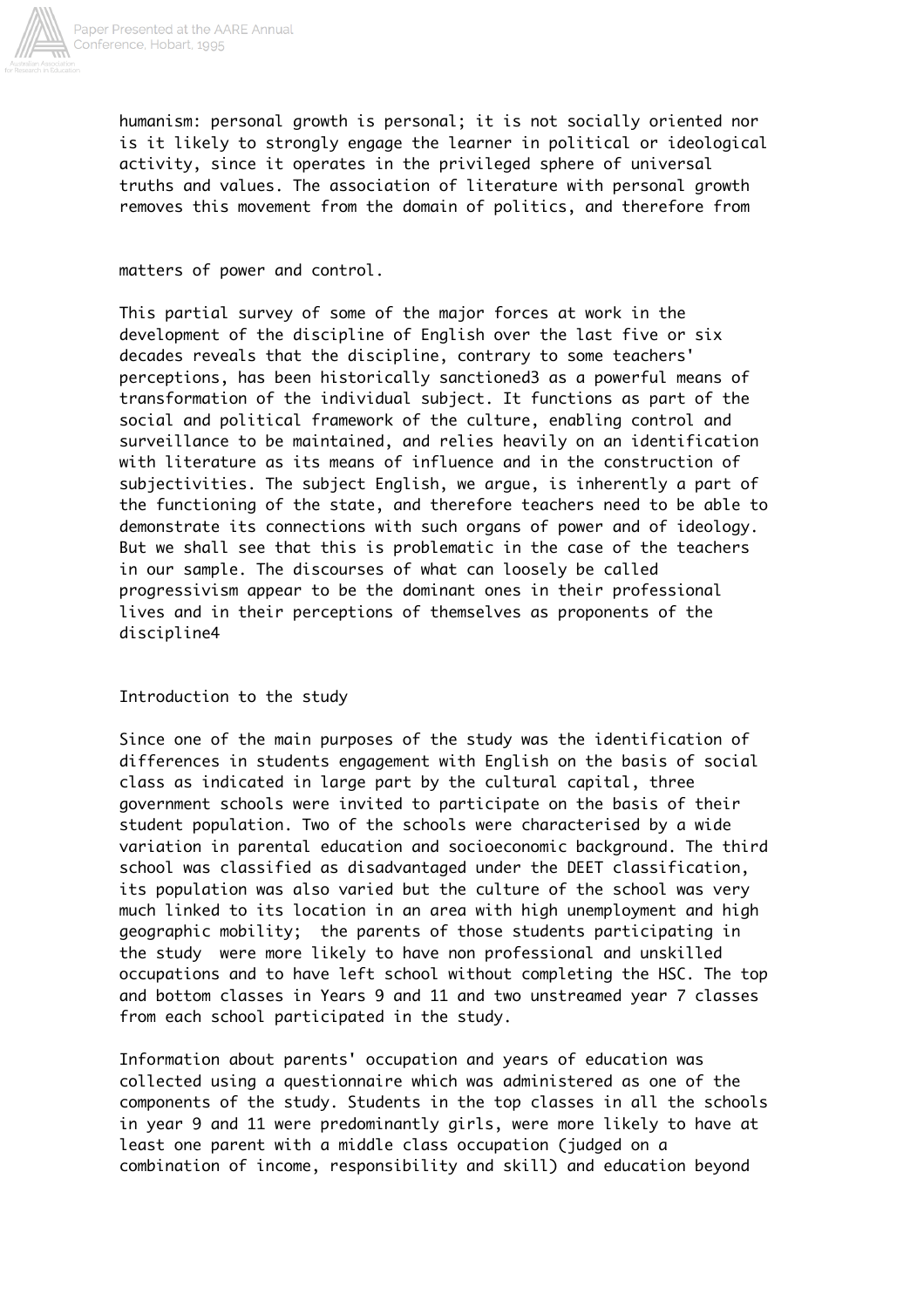

HSC in comparison to the lower classes where there was a preponderance of boys, students with parents working in low skilled, low income and/or low responsibility occupations and with parents who had left school before the HSC.

The culture of the English faculty and to some extent the approach to teaching English varied quite markedly from one school to another. The English staff of the two coast schools were generally older, more experienced and most had been at the same school for over ten years. They both had experienced head teachers who had been teaching English for over ten years. At the third school, Campbell, only one of the staff had been at the school longer than ten years, three out of eight had been teaching for less than four years and the Head teacher had himself been teaching for only a relatively short time. At Spender, most of the staff had settled into a fairly independent mode where teachers used the freedom afforded by a non-prescriptive English syllabus in Years 7-10 to plan units of work independently with very little reference to a Faculty program. In contrast, at Kennedy High the head of the English faculty took a strong leadership role in faculty

meetings and discussed pedagogical and other issues and the staff were encouraged to share units of work. At Campbell, some teachers worked collectively to plan units of work in new areas on new areas of teaching such as the media but more often teachers planned and often struggled independently with little collaboration with other members of staff. This is not to say that the staff were not supportive of each other generally, but there seemed to be no institutionalised system of support especially for the less experienced members of staff.

English in Years 7 and 9

There was a notable difference in expectations in the curriculum and in the pedagogy associated with years 7-10 as compared to years 11-12. The senior years were dominated by the demands of the HSC and the transition from year 10 to 11 was marked for most students and teachers by a shift in emphasis from a relative freedom to choose topics and texts unconstrained by syllabus requirements to a highly constrained course of study in 2/3 Unit English. For many students, year 11 was the first time they were required to write an essay in English and the first time they were introduced to texts as 'literature'.

Another way of looking at this is to engage the notion of the good English subject as defined by the pedagogic and disciplinary discourses operating in secondary English - that is, how students are described; what expected to be able to do and how expected to be (attitudes and values to subject and related areas). The ways in which most teachers and students talked about the expectations in the junior years would seem to indicate that in Years 7-10 their desire was to develop an student (an English subject) who enjoyed reading, read widely,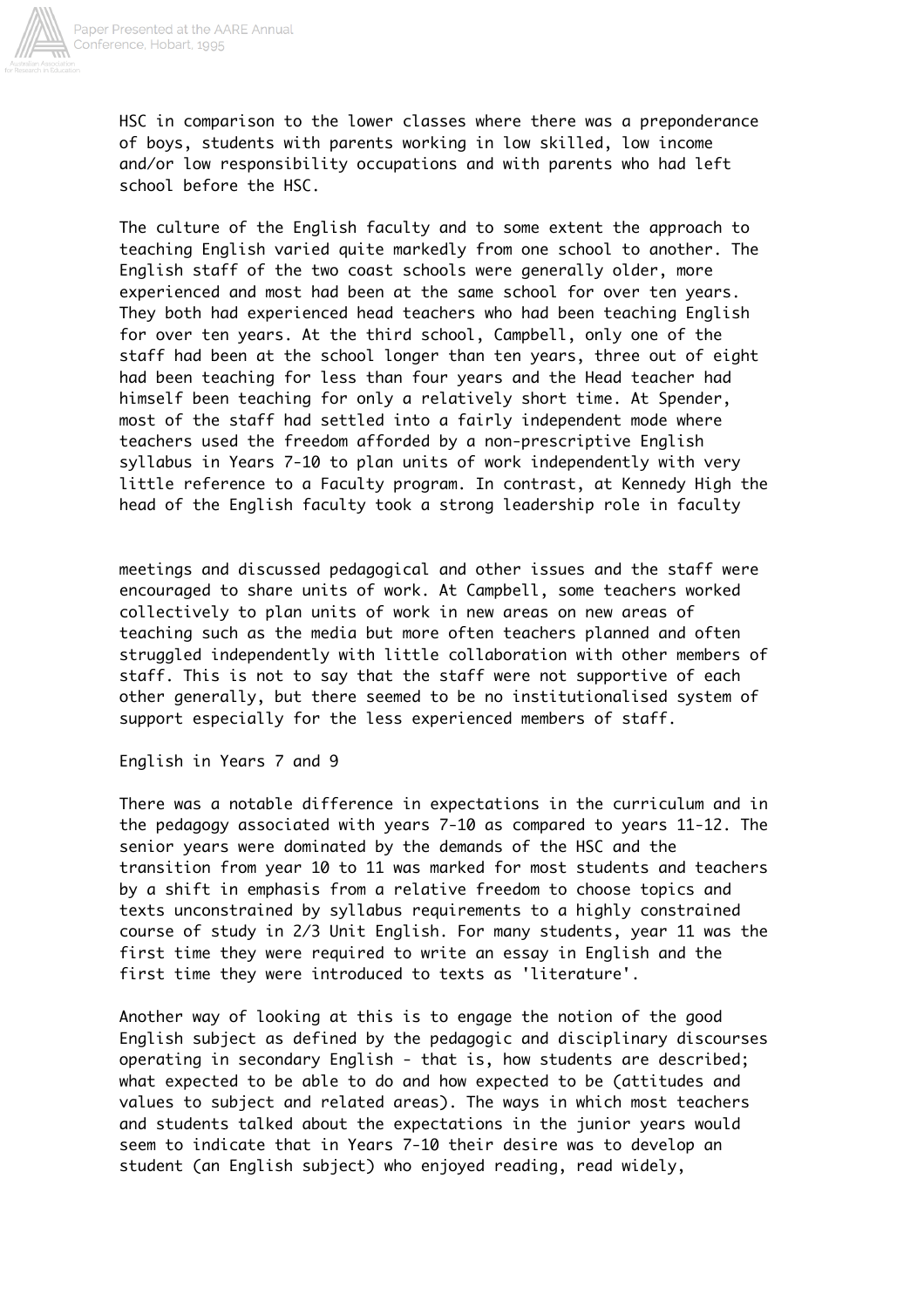

profusely and sensitively and who could write lengthy pieces of work imaginatively and creatively. This is evidenced in teachers comments and by activities where students had to put themselves in a character's or author's shoes and write from their point of view and throguh the study of texts such as To Sir With Love and A Patch of Blue which dealt with social issues. Important in this is the notion of the sensitive reader, the reader who reads for the authors' message, the human issues in the text and who by this means develops a broader perspective on the world and thus becomes a better person.

This way of describing the ideal English subject was more marked for the teachers who had been teaching for more than four years and for the teachers in the coast schools. At Campbell, the younger teachers in particular were more concerned with literacy skills and with developing students' ability to resist media messages. Their concerns were more closely located in the lived experiences and futures of their students' lives .

In some way or the other almost all of the teachers identified a transformative aspect to their teaching. For most of the teachers this was attributed to the ways in which students were encouraged to engage with novels or short stories - for some few, poems and Shakespeare. In talking about other inspirational teachers and for many of the more experienced teachers this was also attributed to a certain style of teaching which imparted the teachers love of literature (and presumably their insight and sensitivity to textual meanings) to the students. Drawing on what is clearly a Leavisite heritage, literature (or more specifically a good author) was imbued with the power to transform students perceptions of themselves and the world.

I just think that the ideas that you have in literature, that English is about self-expression and that's always interesting, to see what people are thinking, to see how they respond and to me again it's this

idea of, the ideas, that literature, is a form of ideas. It crosses all different kinds of people and cultures and times and it's clichéd but you get a bit jaded and then you give out something to read and ... a few of them will go "wow that's really interesting" and it changes their life; that's a bit of a buzz. (male teacher, Campbell)

It is more like theme work and encouraging discussion and actually getting into identifying issues in the book and encouraging the kids to so their own creative writing and being in the place of those people or trying to see those issues. Basically what I think is happening now is to encourage the kids to think for themselves, to take the risk in thinking and coming up with an opinion and not be afraid of doing that and just be prepared to experiment a bit more. (female teacher, Kennedy)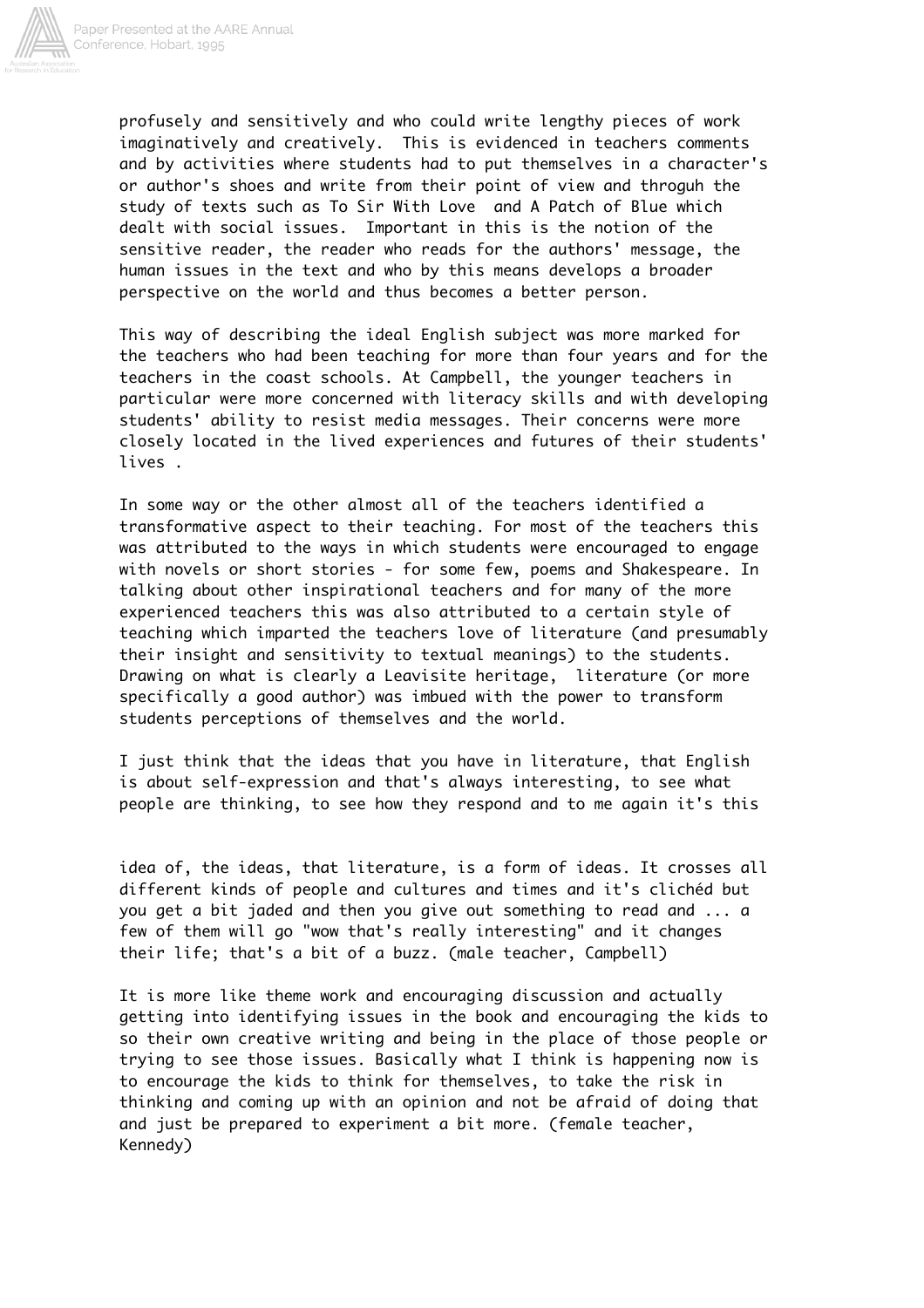

Whether this was possible with popular literature was less clear. There appeared to be some disagreement about what constituted appropriate literature and what did not. For most teachers it was important in choosing texts for the junior students to 'start from where they were at'. Other teachers lamented what they saw as the restrictive horizons of some adolescent novels which took the students no further than their immediate experience.

Most of the students who talked in the same way as the teachers about English were senior students in the top classes: e.g. "when you read the book you understand people in a different way". On the other hand students in the junior school, in the lower streams and in most of the classes at Campbell, while they were very likely to say that story writing was the activity they preferred above others, were also more likely to point to the acquisition of skills as the main purpose of English.

In junior school then, 'personal response' applied to the two main sites of reading and writing and for both these sites it was closely associated with creativity and imagination. Two main forms of writing seemed to dominate the junior years : personal response which usually took the form of a response to a novel or short story and creative or story writing which covered a number of genres but where there were usually few restrictions so long as the story was 'imaginative'. Journal writing was also encouraged in several of the Year 7 classes.

What was assumed by both teachers and students was that ideas for a story come from, are created by the student. Students and teachers appeared to share an understanding of expectations, at least at a superficial level, though neither were terribly clear about the criteria for evaluation except that writing should be reasonably long and 'imaginative'. Teachers rarely commented on the substance of stories, and even more rarely on their meaning as they drew on particular cultural discourses (see Gilbert 1991 for a discussion of the consequence of such a position). The following quote suggests that for individual students, although they might recognise that they themselves draw on other texts, they see this as being less the case for others who have more imagination.

S:I don't really because I can't really think up ideas. I just seem to get my ideas from books I may have read. I sort of add different books together so it doesn't really work very well. R:Where do you think other people get their ideas for creative writing? S:I don't know. I suppose they can transfer their thoughts from picture to paper; it's the same with writing they think up a good idea and then put it down.

The second main English site for self-expression in the junior years was in response to novels or short stories. Here what seemed to be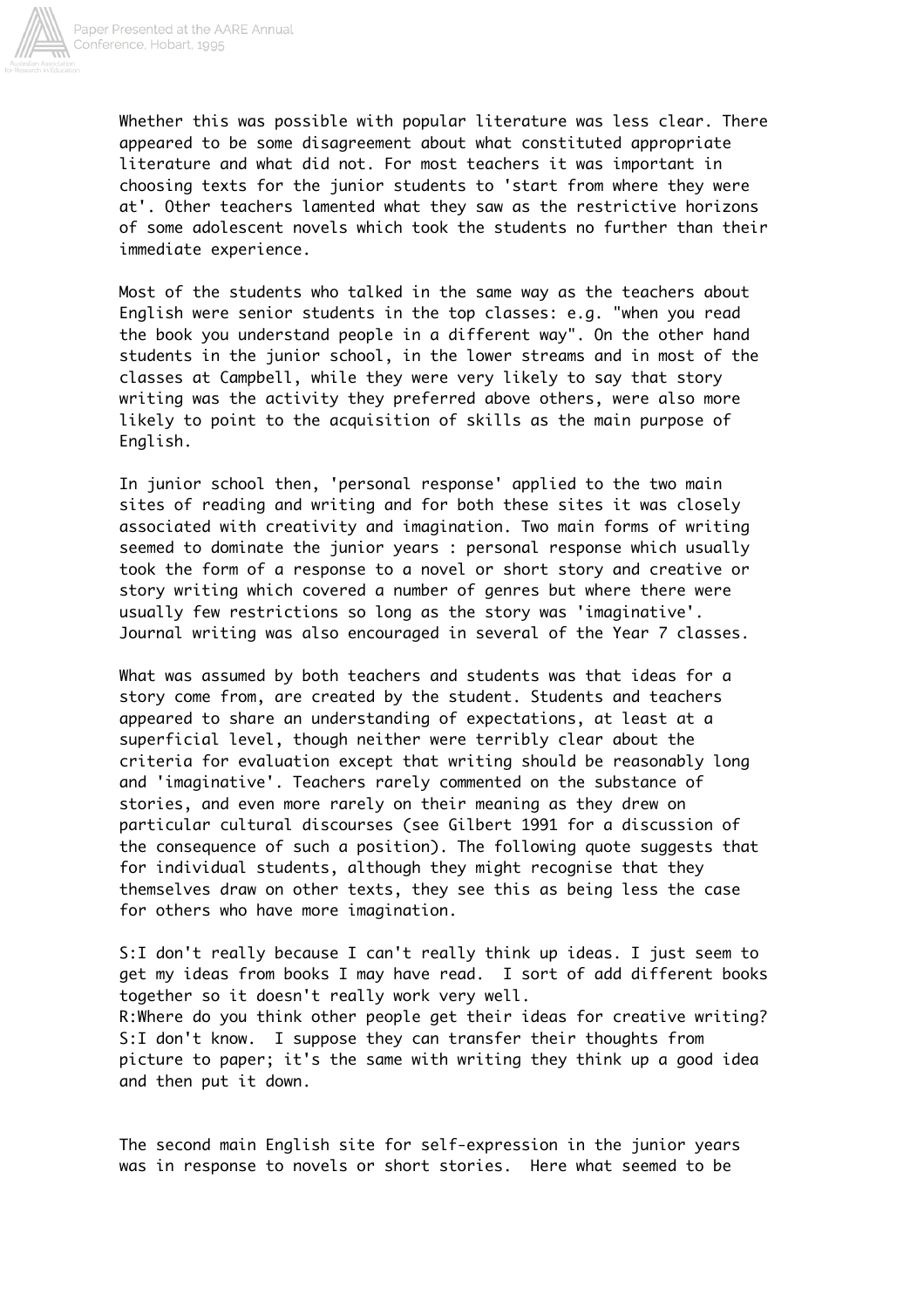

intended was a response which imaginatively engages with the characters/ideas/issues of the text to construct a meaning from the text. This response might be expressed through writing by taking on the persona of one of the characters. or by writing a short piece about why you like or disliked a text or how you would change it. In most cases this seemed to be drawing on a combination of a Leavisite and progressivist positions whereby the student ideally becomes sensitised to the moral messages, the social and moral themes in novels and to a lesser extent plays through a close discussion of their meaning.

English in Year 11

The shift to senior studies, at least for students studying 2 and 3 unit, signaled a major shift in positioning - a shift to a relation with English studies as the study of literary texts. As was the case with the junior years there were differences from school to school and more obviously between the top, studying 2/3 Unit and bottom year 11s, studying Contemporary English. However, the main shared concern of the teachers was to have students do as well as possible in the HSC, although this was far more marked for teachers and students in the 2/3 Unit as compared to the Contemporary English classes. In the latter classes the purposes of the syllabus allowed for a concentration on communication skills which accorded with teachers expectations of students' capacities and needs. For at least some of the teachers of 2/3 Unit classes the demands of the HSC conflicted with their desire to develop a love and appreciation fof 'good literature'. There were also marked differences in the talk about English from students in 2/3 Unit English and those in Contemporary English.

# 2 and 3 Unit English

The transition to Year 11 was described by most of the students as a major shock for which they had little preparation, particularly for the top year 11 classes. Essay writing rather than creative or story writing became the main form of writing and a 'personal response' took on a whole new set of resonances which they had to translate to be successful in the assessment tasks which came with increasing regularity. For some students this was the first time they had studied and certainly seriously studied poetry, Shakespeare and other forms of canonical literature. Where 'freedom' (from assessment, from restricting topics, to write) enjoyment of reading and self-expression were the main motifs of their junior years, Years 11 and 12 were clearly dominated by the need to be successful in the HSC.

In the senior school and particularly in the 2/3 unit classes, for both students and teachers two powerful but contradictory discourses were at work: a discourse which defined future success in terms of a high TER score achieved through a competitive examination and a Leavisite discourse whereby the study of literature was designed to enhance students appreciation of and deep engagement with valued cultural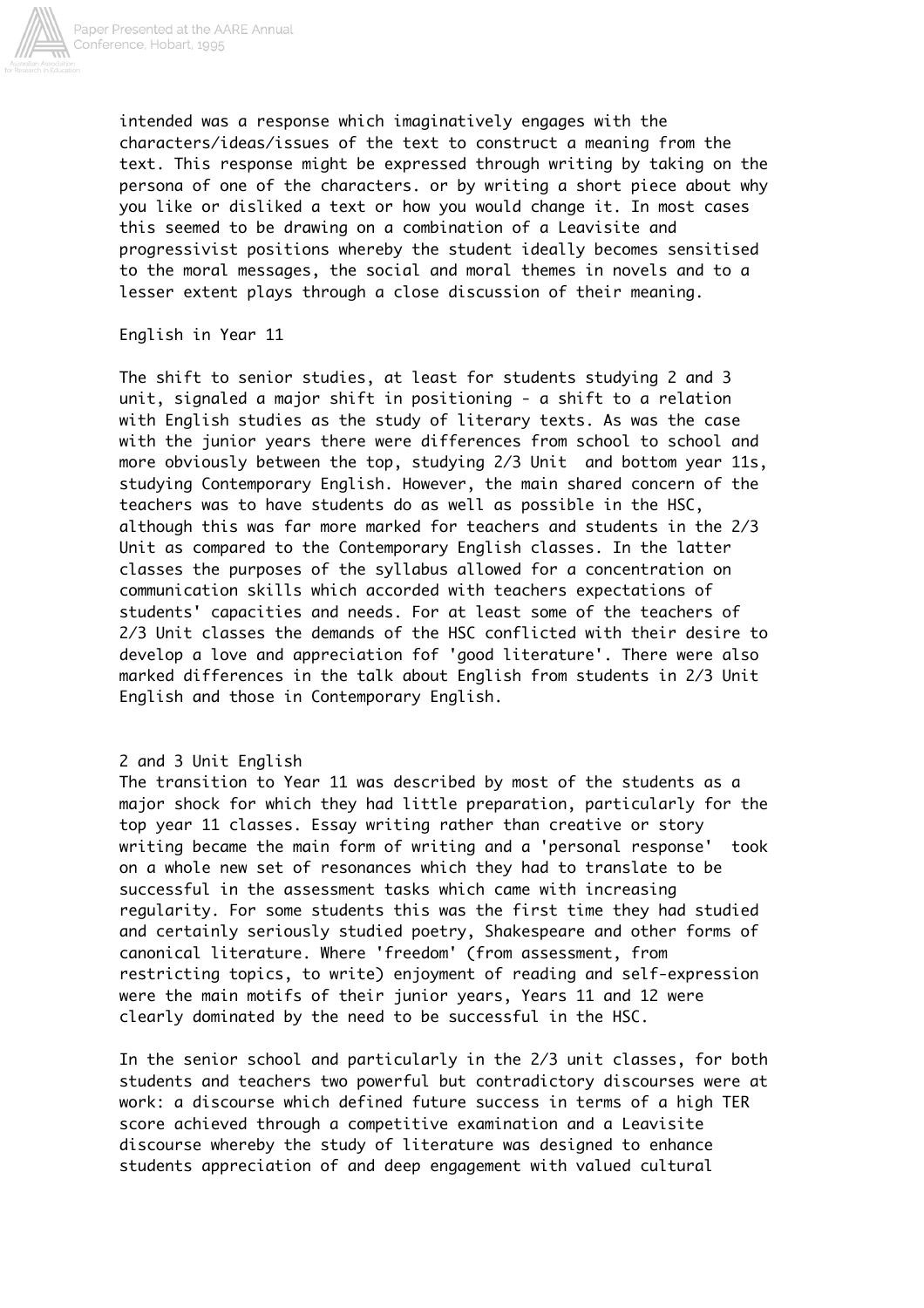

texts. This latter position was shared by many of the top level students who had taken English because they loved reading and had been good at writing in the junior school. These two discourses did not sit easily together.

It is not surprising given the rather different practices which these discourses assume that the most striking theme from interviews with year 11 students was their confusion as to what English was now really about and more importantly confusion about how to do well. Important to their success in English was their ability to negotiate the ways in

which these discourses came together in the assessment tasks. Most of these tasks were still predicated on the ability of the student to demonstrate an appropriate sensitivity to literary texts, to arrive at the meaning and the literary value of the text through a close textual reading and to demonstrate the ability to show how the author of novels, plays and poems constructs meanings in terms of their structure, use of linguistic devices and characterisation. While the term 'personal response' is still a major feature of this discourse it soon becomes evident to students that an imaginative/creative response is far less valued than was the case in earlier years; rather the student's response needs to closely coincide with the interpretation of the text arrived at by the teacher and other experts. At the same time the student's response must be supported by detailed evidence form the text(s) and written in an appropriate essay form.

R:You said something about analyzing, is that not something you enjoy? S:They say "give your opinion" and I just have my opinion and somebody else says "oh, that's not right, it's this" and you think "well, you said your own opinion".

R:This is a common thing, this notion that you read the poem and you bring your interpretation to it but that's not really what is meant. S:Yeah.

R:Where is the interpretation supposed to come from then? S:Study guides, I don't know; they hand out study guides and say "don't write what these people write, they're just there to help you" or something and sort of read them and then that's what they expect you to write; it's pretty confusing. They say "they're just there to help you" but if you write something else they'll say, "where did you get this from"? (female student Kennedy)

S:I think that's another thing I don't like about English 'cos they always tell you you're allowed to have your own opinion but you get marked down if you don't follow what you've been told; like if they've been saying all this stuff in class or something and you in the tests it's something totally different and you still get marked down, even if you can support it.

R:So you've got to follow a line? How do you know what the line is to follow?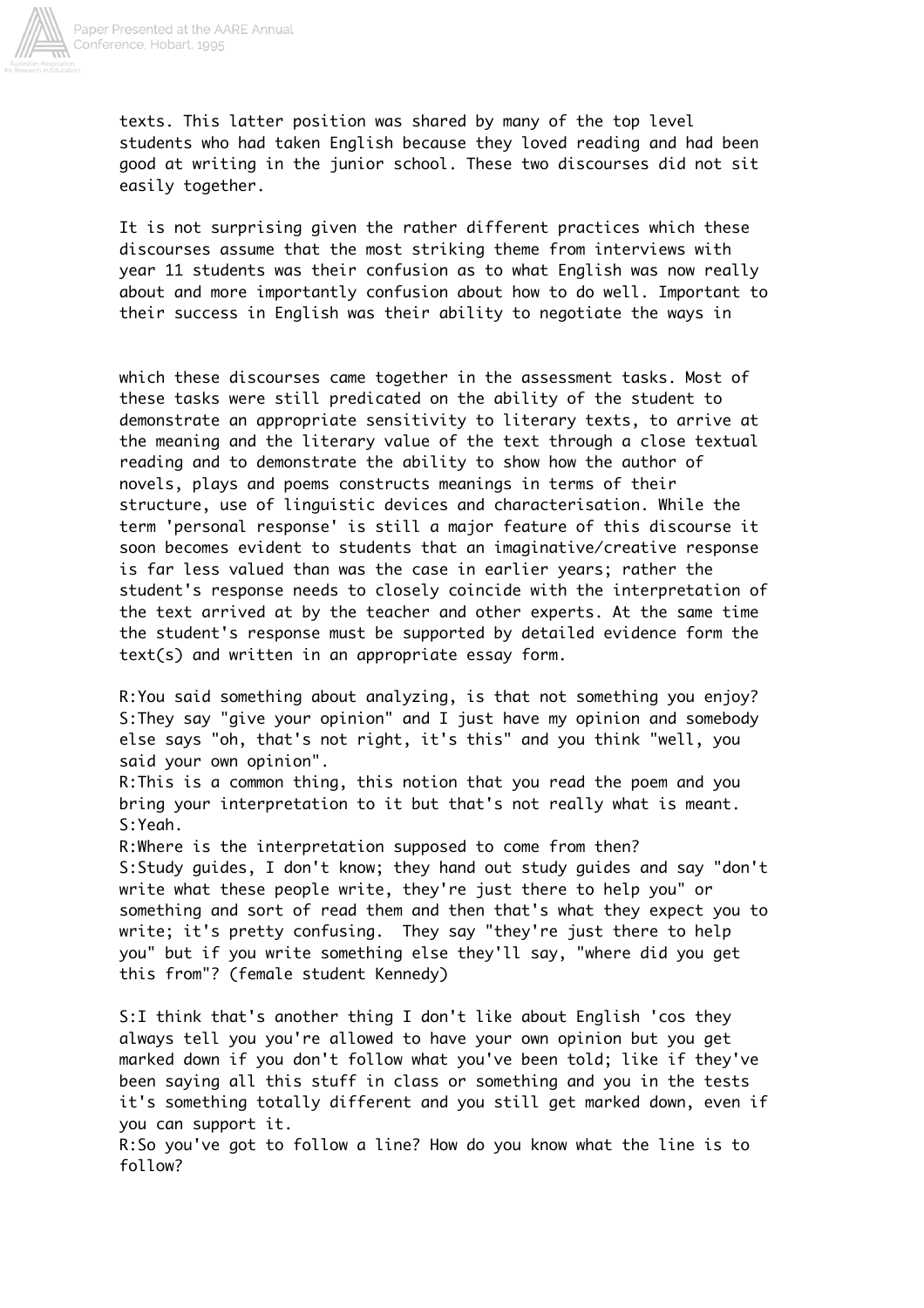

S:Just listen to the teacher. (Female student, Kennedy)

R:How do you see people getting good marks? What do you think people in assessment tasks get good marks for? What is the teaching looking for do you think generally?

S:I don't know; I've asked a lot of people how to improve my work and someone who does get good marks told me that they just read a lot; they read a lot of books to find other people's way of writing and just to read, but I don't read that much. (female student, Campbell)

R:What do you think you need to do to get a good mark? S:Well, I think you have to be able to express your own opinions but to express them well, because I think they place a lot of emphasis on style, because I've seen things that had the same content and had totally different marks so it's gotta be the style. I think they want you to be able to quote bits from it and to know the poems well enough to be actually able to quote passages from the poem and to be able to analyze the use of the language like using dark  $($  ) and the connotations that go with that. I think you get extra marks for understanding the connotations of each part of the poem; to have some sort of background knowledge of the time you're looking at so you've got an historical context. I think there could be marks in that because that's something you'd have to do yourself a lot of the time and it would show sort of a deeper understanding of it.

R:You said a personal expression or a personal response to it; to what degree can it be a personal response when all the stuff you've had in class is?

S:If you read all that stuff lots of them are different opinions from one to the other and I think your personal response is the opinion you agree with most, because I know you can read poetry and you can get anything from it but once you actually find a basis there's not that many different things you can get so your personal response is the one that you decide is most rightworthy because I mean if you get that feeling for a poem then you'll probably have a feeling that it coincides more with one than with another because I had one and I totally disagreed with one of the things what they said; I mean I could see where they got it from but it wasn't my feeling for the poem, but my feeling did coincide with another reading so I think you do have a personal response inasmuch as the way you respond to the poem and then what's written about it. (Female student, Kennedy)

As the last quote above suggests, year 11 Students were often given or required to research material written about an author and his or her works. This material was generally taken as a resource to collect 'factual' material about the author - their life and times - and to access 'expert' opinions about meaning. The power of the 'personal response' or Leavisite discourse meant that the use of such resources had to be reconciled through the notion of assimilation and personal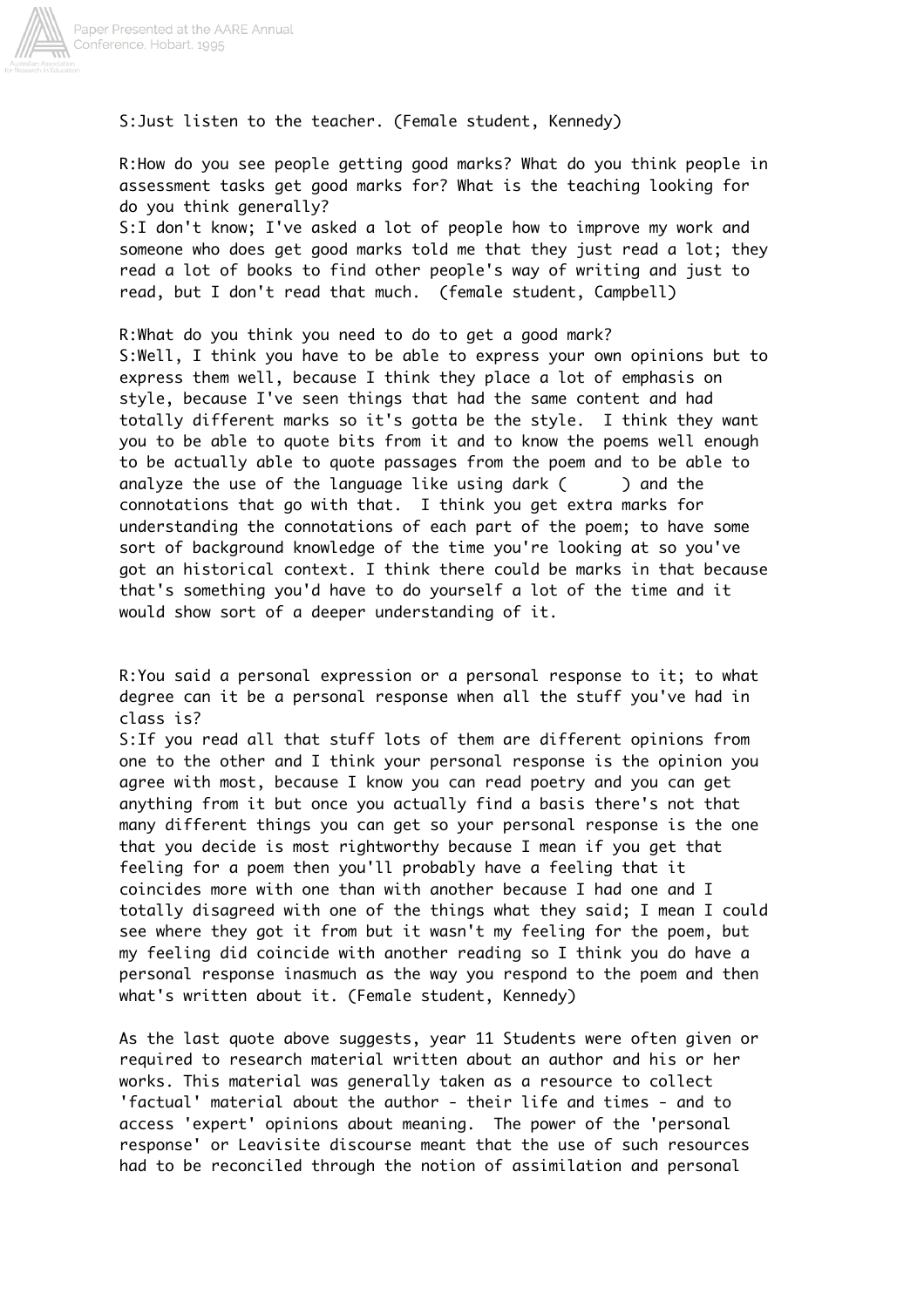

choice - that is that the student chose from the resources those opinions which most closely matched his or her own. Essays were rarely referenced and it seemed to be understood that in HSC essays, references to critics or texts beyond literary texts was inappropriate - the understanding is that the response must be the student's 'own'. The following quote from a teacher and HSC marker illustrates the tensions and contradictions which the students must negotiate.

Int: That's right. How do you take account of, as a faculty or an individual, the HSC demands you know the questions themselves? How do you interpret or come to understand what the HSC expects of students? Resp:Well. What I see that it expects is that they come to terms with the literature themselves and that the responses they give should be ones where the teacher might give them access to the text but given that you get them a certain distance, from there on it is their response. They shouldn't be mouthing my opinions or text book's opinions or somebody else's. But once you get them to a certain point then they should be able to give their own response. So it is a sort of limited own response because they cannot have a ... if they didn't have some sort of direction they wouldn't be able to respond, I feel, in a way that would be advantaging them.

Int: So where are those limits set? How do you set those limits or how do they know what kinds of responses are appropriate? Resp:Well, I think that is probably a hard question to answer. I have to just think for a moment on that one. Well generally speaking, I give them some limited notes say or we will discuss it and I will give some of my ideas but to get us on the right track or then we have plenty of discussion anyway when I say something and the class doesn't necessarily agree with me and we go to and fro. But still you have got to have a certain amount of direction. For example, if I gave them Pride and Prejudice without some discussion of the period in which it was written and a few clues as to how the author approached the writing of the book, so I would say: "The dialogue is important" or "The letters are important" or something, but what we are going to do is we are going to get into groups and each group is going to have something to do, one group is going to look at the letters, somebody else is going to look at the marriages and somebody else - so four or five different things. So I have sort of given them the starting point and

now in groups they are going to look at the book and come up with their ideas and then I hope they are going to surprise me. That way. Int: And what then, you give them feedback on their writing, do you? Resp:Oh yes. Sometimes I give them something to write and then they give each peer an assessment, they do that sometimes. But then the peer assessment may not necessarily come to grips with some of the things that still have to be looked at even though you would like you know a Utopia sort of situation. You would like them to have more opportunity to decide what's right and what's wrong, but you can't quite, you've got to still give them some feedback I guess on their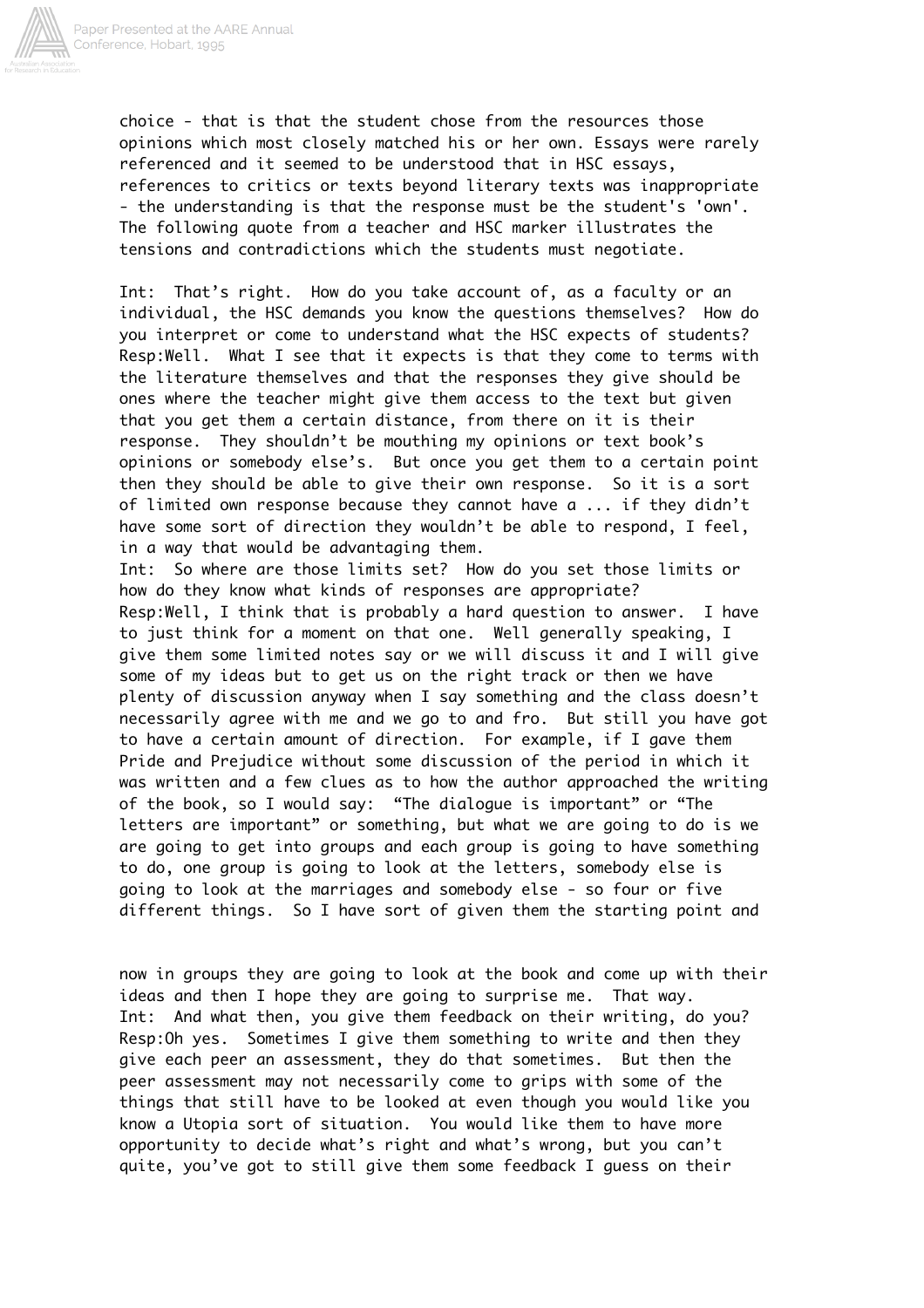

essays. But I don't give them ... I believe, even in English, provided a student can support what they say with evidence from the text then that is a good answer. That's what I'm always on about, that whatever you say you have to support it with evidence. So therefore, it's not me telling them completely ... I'm telling them that they have got to do that but they can chose their own evidence and they can, within limits, chose the direction they are going to go.

Int: In teaching for the HSC do you take account of marker's comments? I mean they come out don't they?

Resp:Oh yes. I mark anyway.

Int: Oh so you mark? Oh well that helps.

Resp:That's right.

Int: You think that's a pretty ... I mean that's an advantage don't you think?

Resp:Oh yes, I know what is expected I suppose so that's right. In the HSC the markers expect if they are writing about literature, they expect the student to give some sort of personal response. They don't want you regurgitating lots of chunks out of cribs and things like that, no. And the sort of response they want is a response that shows that the student has come to grips with the novel and has worked on it and it has some kind of understanding. Int: And, as you say, supported it from the ...?

Resp:Yes, yes. You support it from the grass roots. That's the way I see it.

(female teacher, Spender)

Most of the 2/3 unit English students at Kennedy and Spender recognised that the notion of 'personal response' encrypted a range of contradictory messages - that not all 'personal responses' were equally valued and that valued responses were often recoverable from the teachers notes and study guides. This would seem to leave those who were unable to decode the implicit requirement for a researched intertextually rich essay, that is those who took messages about a personal response at face value, at a disadvantage, unless they had accrued the cultural resources to respond personally without recognising the capital upon which they drew. For such students the success of some of their peers looked effortless, natural; their own lack of success due to some inherent limitations.

At Campbell this was less of a dilemma for the 2/3 Unit students. The contradictory requirements implicit in a discourse of appreciation combined with a discourse of achievement was in part reconciled by the pragmatism of their teacher. As an ex student of the school and with a socio-economic and cultural background not that dissimilar from his students he seemed to be less influenced by a Leavisite discourse than one whereby his students life chances hinged on their doing well in the HSC. His responsibility as a teacher then was taken to be to deconstruct what this meant in pragmatic terms. This was best achieved through a thorough discussion of texts, good notes and intensive practice at essay writing with detailed and specific feedback. For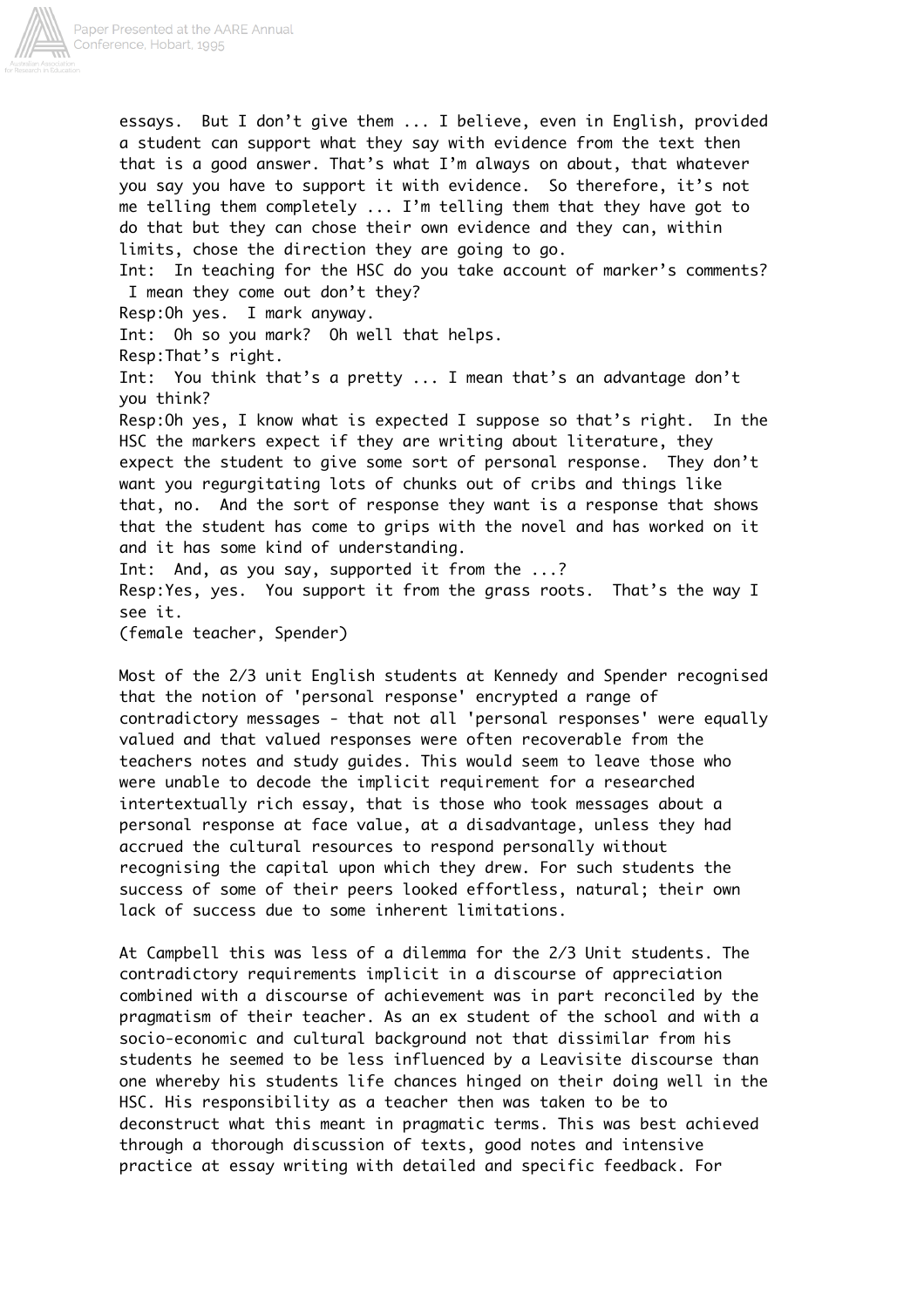

instance the teacher regularly stayed back after school with those students who required extra help with essay writing.

Most of the students from the top year 11 class at Campbell talked very differently about English when compared to the interviews of the Kennedy and Spender students. They were much more appreciative of the efforts of their teacher, they were willing to work hard but at the same time at least some of them expressed a strong sense of alienation form English canonical texts. English was valued for its utilitarian purposes in assisting them to communicate orally and in written forms but they questioned the study of Shakespeare and other literary texts. It would be fair to say that many of the students made few connections between the nature of their study of English in their senior years to anything other than the need to pass the HSC.

S:I'm not sure; I don't like the way people read into all the poems and that 'cos I think they probably just wrote it to write a poem. When I write a poem I don't sit there and think "like I really want people to think this" so I think people read into it a bit too much, like she could have just been writing a novel. I suppose we have to do it. R:So do you resent having to do that sort of stuff? S:Not really resent it but sometimes I don't understand the reason for doing it, like I don't know what I get out of doing it. R:So what do you see as the purpose of English? S:To me it's just speaking and writing better; I don't really know why we have to do Drama and everything. I like the essays though because I never knew how to write an essay. Mr. W has helped me with that and he helps me in art, with my art essays and everything.

and later in the same interview

S:I think media was one of the hardest things to understand. R:Do you think you got anything out of it personally? Was it relevant to you personally? S:Not really; I don't understand why we done it, like there's a lot of things like that in English. Like I mean I'm never gonna learn. I'll never need to know how to read Shakespeare again or with the media, like it doesn't really. I don't really think I'd benefit that much apart from the essay writing. R:So you didn't learn anything in particular from the Media Unit? S:No. R:Nothing stayed with you? S:No. (female student, Campbell)

R:How is English for you? Do you really like it? S:Not overly; it's not a bad subject. I learn things from it and everything but you can't see the direct result of what you are learning, other than your spelling. All the things that we do doesn't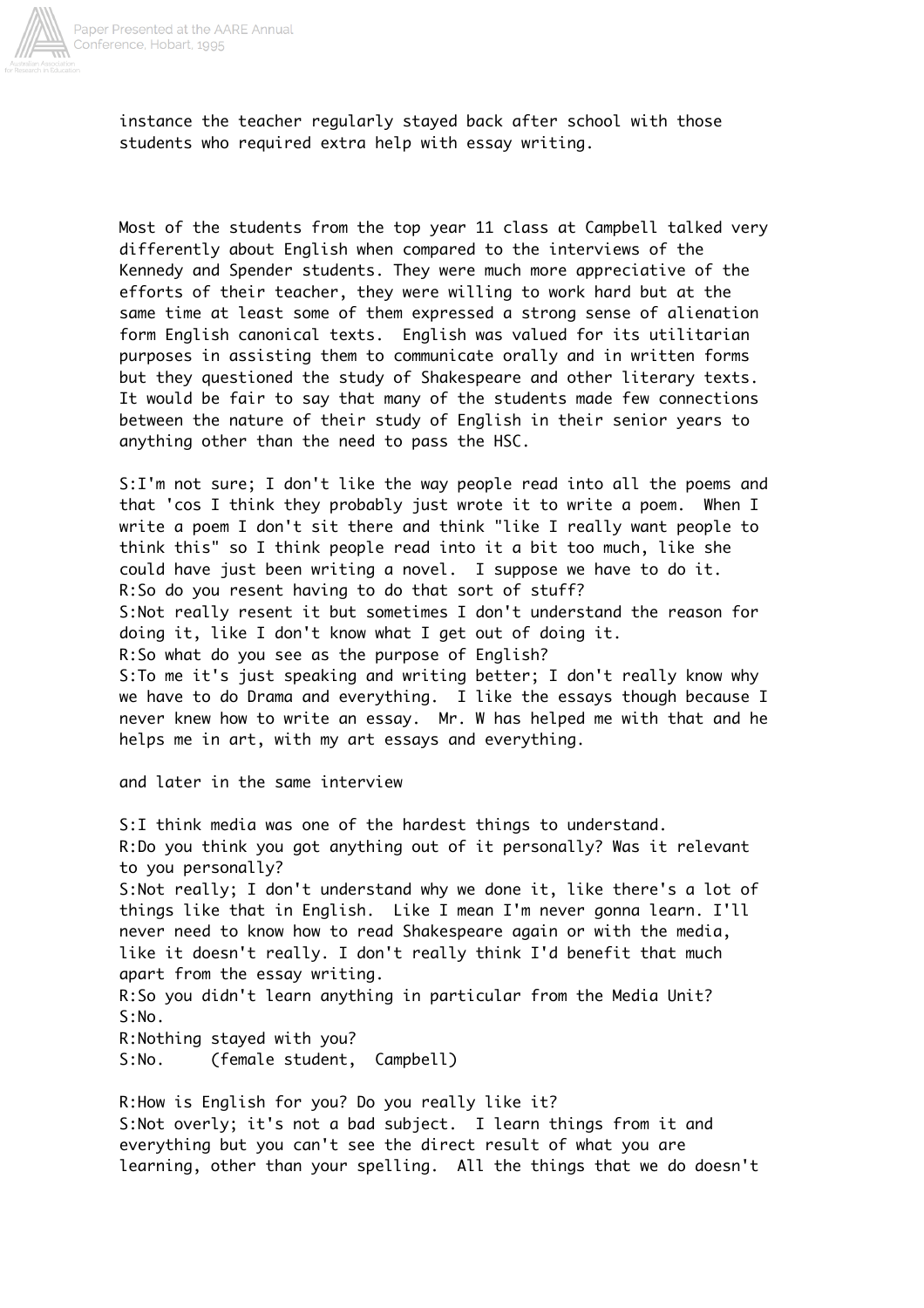

seem to have any relevance like that I'd really notice. Like it all helps in the end but you can't see how. R:So you can't see how you get better at things. R:What do you think the purpose of English is then and what would you say Mr. W would see as what you should be learning eventually in English? What is it meant to teach you? S:I don't understand why we have to study all these novels all the time; the spelling and stuff like that's important and your grammar; learning all those things you need for later life and stuff but things like your novels and stuff................I know when you do researching in other topics it helps but doing all this extra stuff with the novels doesn't seem to really have any relevance to me. (female student Campbell)

Contemporary English The discussion so far has focused primarily on the expectations and

student comments in 2/3 Unit English. At both of the coast schools in particular, despite the students concerns about the ambiguity of expectations, teachers and top year 11 students understandings of the value of English and what constituted a study of English were more or less in accord5. On the other hand, students at Campbell were much more likely to contest the value of studying literary texts and to situate the study of English as preparation for their future work lives.

These was even more marked for students in Contemporary English. In many ways Contemporary English was designed to address the resistance of students to literary texts/to take up those students for whom 2/3 Unit was judged to have little relevance. Contemporary English was developed for two groups of students - those from non-English speaking backgrounds and the growing number of students stay on to year 11, who before increases in youth employment and apprenticeships would have left school for work. In other words, it was designed for those students who did not have to be prepared for University study and a high TER as indicated by an academic response to canonical literature. Rather Contemporary English was designed to be 'practical', to develop communication skills and the enjoyment of reading through an appreciation of the ideas conveyed in texts.

Compared to 2/3 Unit English there seemed to be a far greater degree of continuity between the expectations of Contemporary English and English in Years 7-10. Students were not expected to write extended essays which recognised the literary technique of authors, rather they were expected to look for the ideas/themes, the author's message. Indeed some students said that they had moved to Contemporary English because of their problems with essay writing.

Contemporary English was not intended to be a watered down version of 2/3 Unit English rather it was intended to take a different approach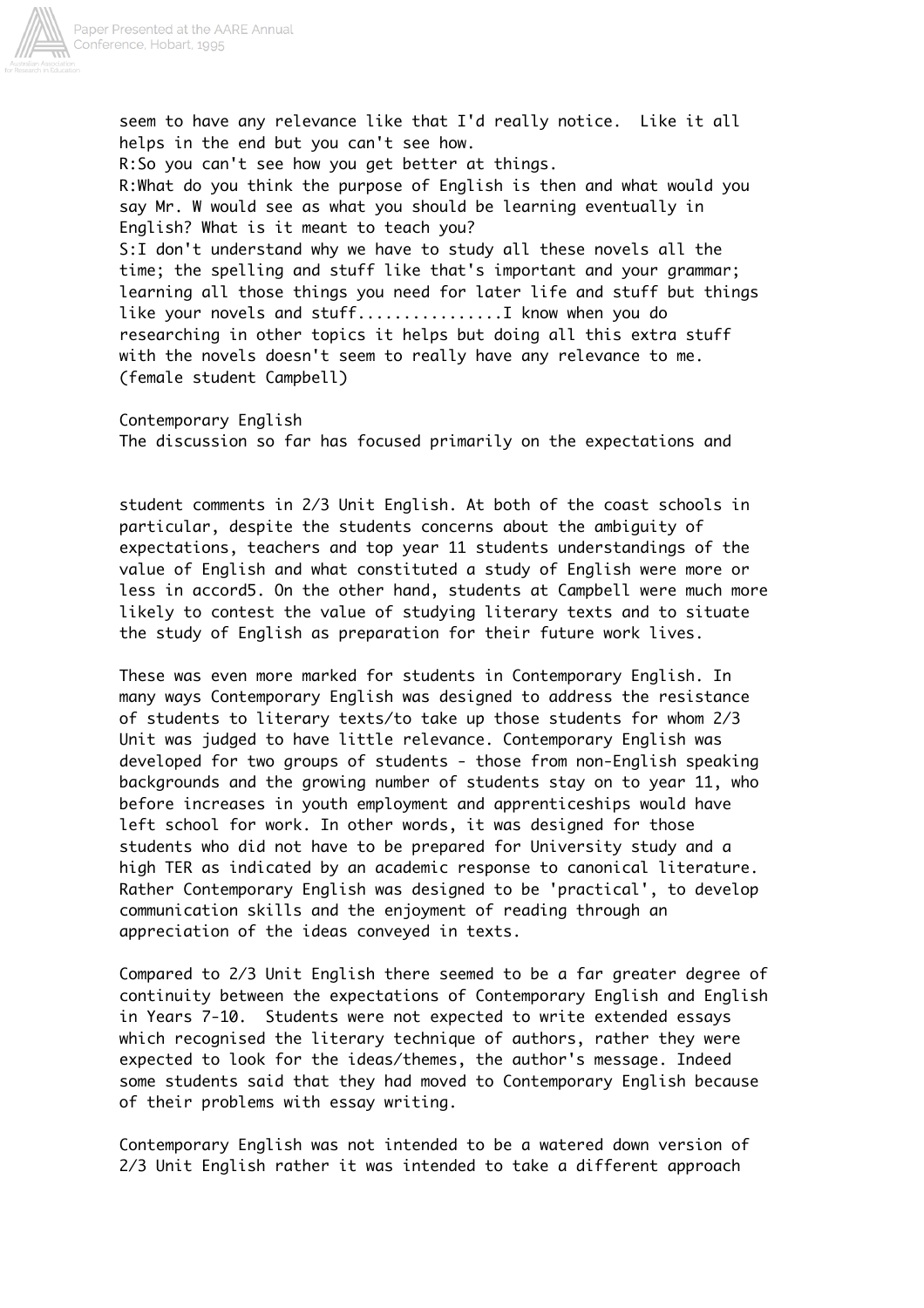

altogether, and so it does. Inevitably, however it has become the least valued study of English, the one in which those students judged to be less able by the school system are likely to find themselves. In some ways however it is not an easier, more transparent form of English study. As one teacher points out it requires a greater diversity of skills. The questions in the exam require a 'process' response which are in some ways more difficult to anticipate and prepare for, in comparison to the 2/3 Unit English exam where texts and to a certain extent questions are predictable, model answers can be prepared and quotes learnt by heart.

Contemporary English has the potential to take up a cultural analysis of texts, but the question might be asked how well-equipped are most teachers, given their preservice training and their positioning in relation to Leavisite and progressivist discourses, to go beyond the text in their analysis of issues. Rather, traditional analyses are more likely to be drawn upon which examine issues through recovering the author's message/meaning and through characterisation where characters and what they do and say are taken to embody specific conflicts, issues and moral stances.

# Conclusions

The notion of 'personal response' is a dominant theme in secondary English, where a 'personal response' is taken to be the imaginative product of the humanist meaning making individual central to both Leavisite and progressivist understandings of English. In years 7-10 the lack of syllabus prescription allows for an emphasis on the process of learning and the provision of opportunities for creative self-expression through story writing, an imaginative identification

with characters and authors and through journal writing. In years 11-12 however there is a marked shift in the meaning of personal response where what is required is a distanced critical comment6. The institutional discourses of English continue to privilege those students who can draw on the cultural capital to demonstrate their appreciation and understanding of literary texts through a richly intertextual (although unacknowledged) analysis of those texts. The junior years do little to prepare students for an engagement with literary texts or the ability to write 'an essay' - that is, a sustained piece of analytical writing.

It is in Contemporary English that we might look for the potentially most radical contestation to the hegemony of a Leavisite approach to the study of literary texts within the existing school system. Despite the increasing numbers of students taking (and being advised to take this option) it remains to be seen, however, whether it can go beyond a needs based practical approach to reading,writing and speaking to a more critical reformulation of these tasks and whether approaching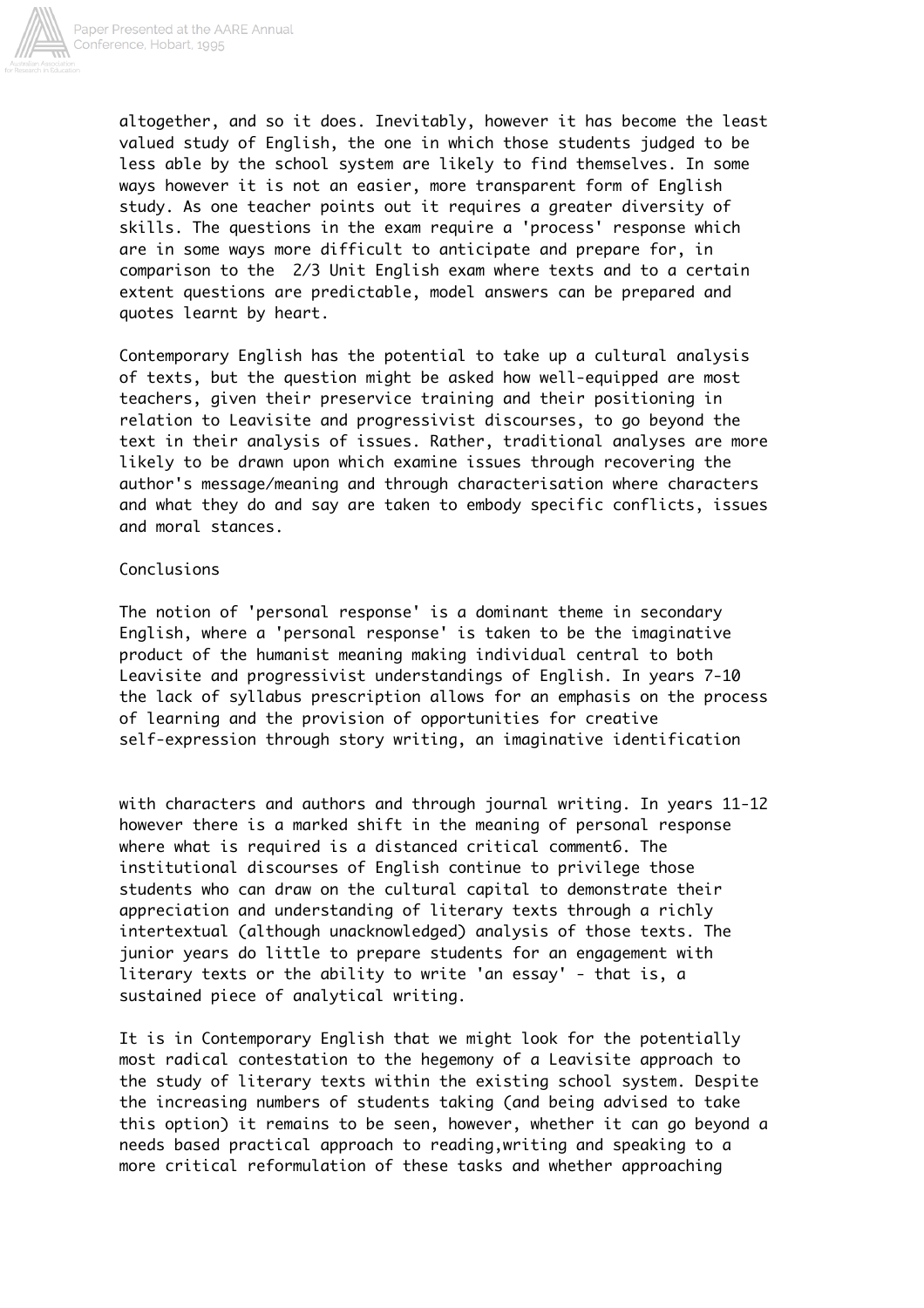

texts through a focus on issues contributes to a recognition of the way in which cultural meanings are constructed. On the other hand, the debate about what a cultural studies approach has to contribute to secondary English itself has yet to be adequately engaged. It seems important to avoid replacing one elitist system with another. What seems to be crucial here is that any new approach be put under careful and critical scrutiny to examine its effects on all students. Cultural studies and critical literacy, like a Leaviste study of literary texts has the potential to confirm as well as change the existing disparities in the effects of schooling on students' life chances.

References

Belsey, C. (1980)Critical Practice, London: Methuen.

Bourdieu, P. (1983) "The Forms of Capital" in J.G.(ed) Richardson, Handbook of Theory and Research for the Sociology of Education, NY: Greenwood.

Cranny-Francis, A. (1991 or 2) "The Value of Genre in English Teaching" in F. Christie (Chair) Teaching Critical Social Literacy, Project of National Significance on the Preservice Preparation of Teachers for Teaching English Literacy, vol.2: Papers. Canberra: Government Publishing Service.

Cranny-Francis, A. (1992) "Technology and/or Weapon: the Disciplines of Reading in the Secondary English classroom". Paper presented at the International Systemic Functional Linguistics Congress, Macquarie University, Sydney.

Eagleton, T. (1983) Literary Theory: An Introduction Oxford: Blackwells.

Freebody, P. ( 1990) Cultural positioning in the assessment of students' writing: On the impossibility of tenor free assessment.. A plenary paper presented at the Language in Education Conference, University of Wollongong .

Gilbert, P. and Taylot, S. (1991) Fashioning the Feminine: Girls, Popular Culture and The Schooling, Sydney: Allen &Unwin.

Goodson, I. and Medway, P. (eds.), (1990) Bringing English to Order, Sussex: Falmer Press. Hunter, I. (1994) "Four Anxieties About English" in Interpretations, Vol. 27, No. 3, December 1994.